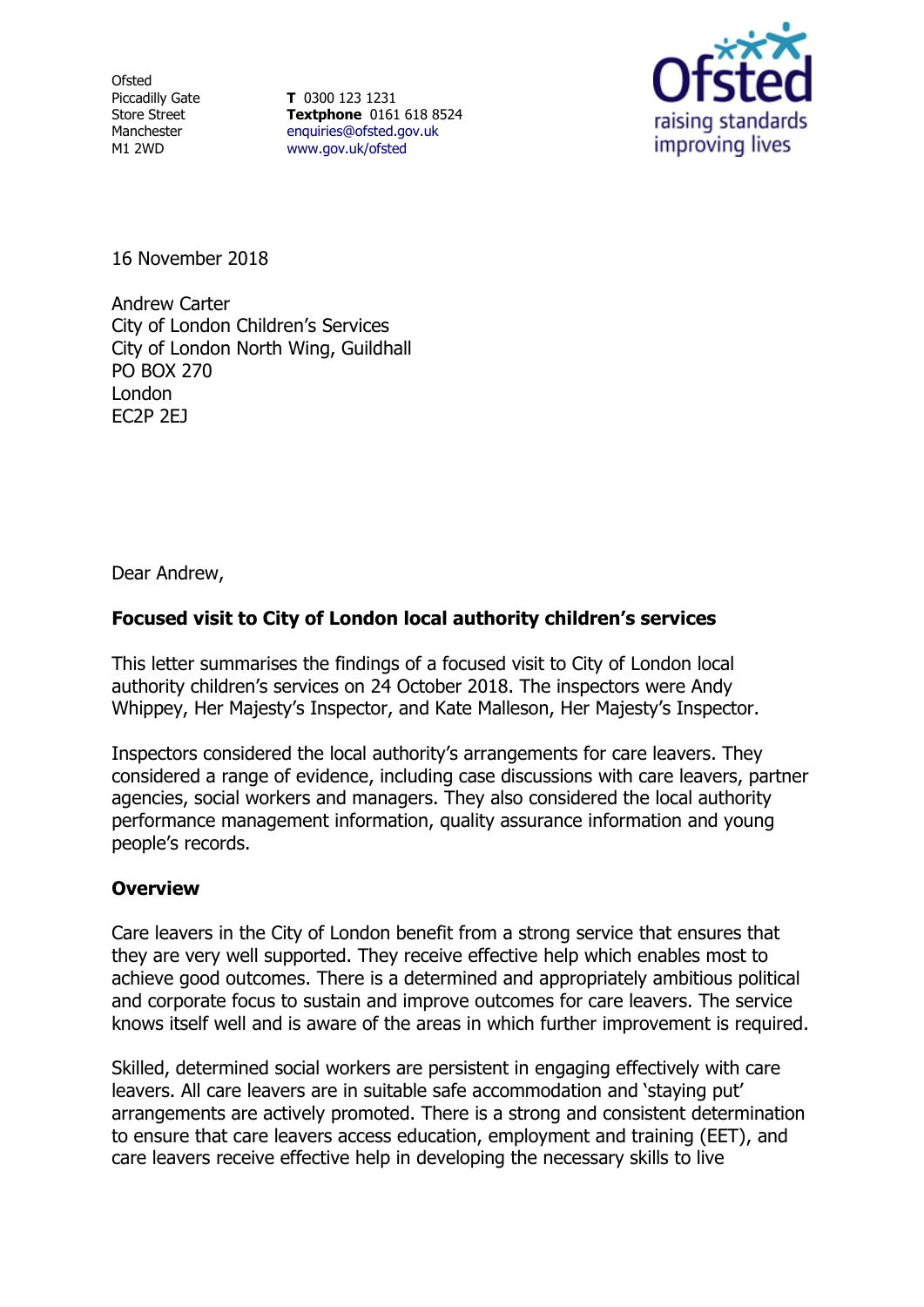

independently. Most of the care leavers in the City of London are unaccompanied asylum-seeking young people. For these young people, there is proactive and sensitive consideration of their needs.

## **What needs to improve in this area of social work practice**

- Risk assessments to more clearly articulate measures to address and minimise risk.
- The more explicit and consistent demonstration of young people's involvement in preparing their pathway plans.
- The supervision of social workers to consistently demonstrate reflective, analytical supervision and clear management oversight.

## **Findings**

- $\blacksquare$  Individual risks to care leavers, including those at risk of going missing and sexual exploitation, are clearly understood, and the necessary support is provided to reduce risks. Risk assessments are routinely undertaken and add real value in terms of the understanding of any actual or potential risks to young people. They are consistently reviewed to consider any changes in young people's circumstances. Good support is offered when young people experience day-to-day difficulties. Focused work by social workers enables care leavers to make informed decisions and choices to keep them safe. While risks are well understood in a minority of risk assessments, there is insufficient clarity about the risk minimisation measures that are necessary to reduce risk.
- Social workers are consistently tenacious in their efforts to stay in touch with young people who leave care. The local authority has meaningful contact with all its care leavers. Social workers use a broad range of ways of staying in touch that are proportionate to the needs of each young person. Social workers work hard to build rapport, and several young people reported positively about the quality of support and advice offered to them. Young people were appreciative that social workers were strong advocates for them.
- Visits to young people are mostly well recorded, with their wishes and feelings clearly evident. A minority, however, would benefit from clarity relating to the outcome of the visit in terms of determining any future actions or changes in care planning. While work is being undertaken with young people to understand their histories and to ensure identity needs are met, this is not always well evidenced on case records.
- The accommodation needs of young people are being met effectively and all are in suitable accommodation. The different levels of support needed by young people are well understood, including the need for staying put arrangements where this is indicated by the level of need. Commissioning arrangements are effective in ensuring that there are appropriate accommodation options. For this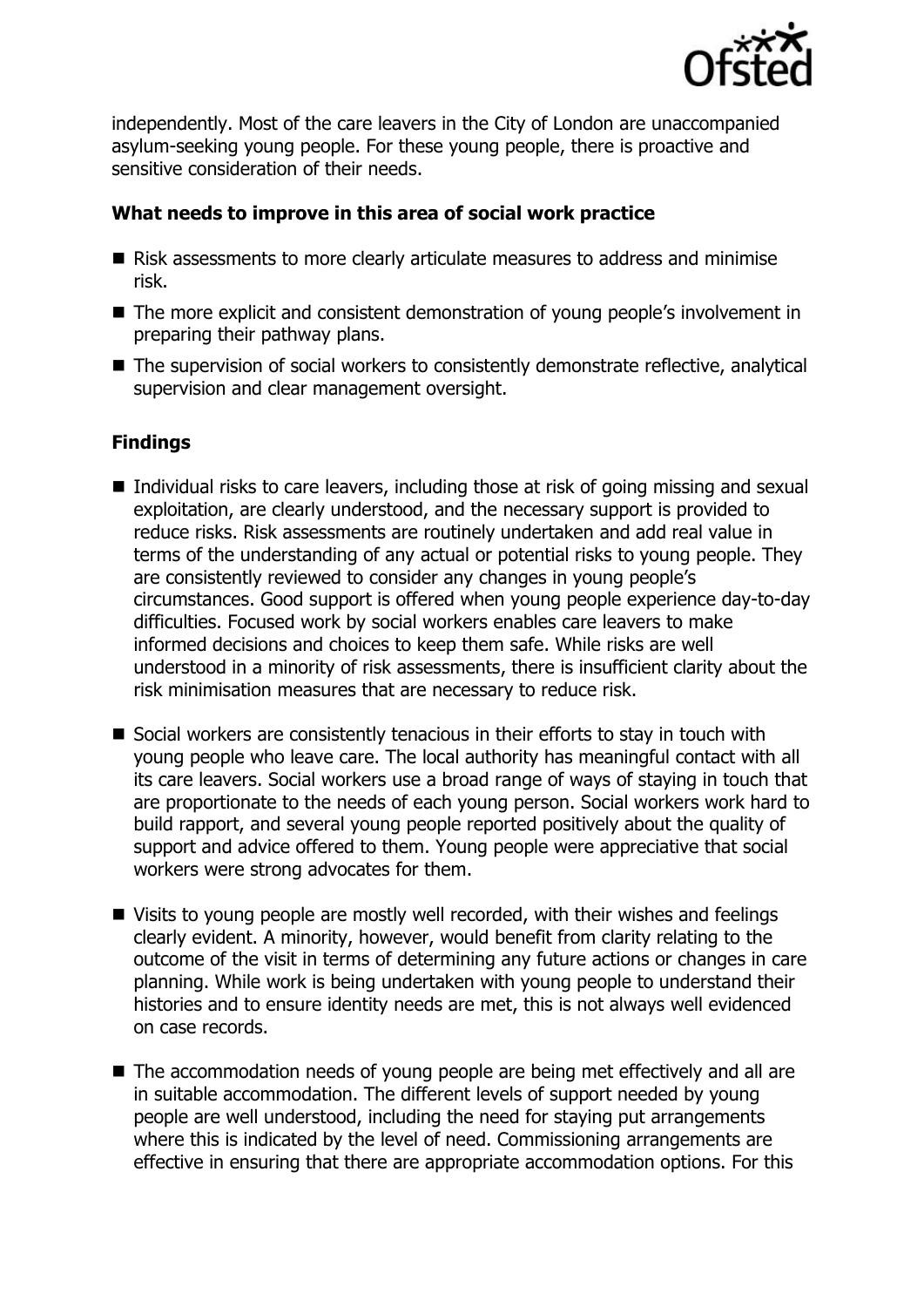

reason, care leavers live in accommodation where they feel supported and with a level of support consistent with their need. Young people spoken to by inspectors reported that they felt safe where they lived.

- **Effective tenancy support enables young people to sustain their tenancies when** they are ready to move into independent accommodation. There have been no tenancy breakdowns in the past year. Tenancy support has an appropriate focus on any emotional health support needs. Any risks which threaten the stability of care leavers' living arrangements are quickly identified and support is put in place. While there is clear consideration given to changes in the level of support to young people in supported accommodation, the rationale and decision-making for such change is not always clear on young people's records in order to evidence the rationale for such changes.
- Care leavers receive good support to help them build their skills to live independently. Effective support is provided by social workers, commissioning arrangements and tenancy support. This has a focus on developing the skills that care leavers need, such as learning to save money, budget and cook for themselves.
- Care leavers who are unaccompanied asylum seekers or refugees receive good support from their social workers, including help with understanding how to progress their application to stay in the United Kingdom. These young people are in suitable accommodation and are supported to access education. Sensitive consideration is given to their histories and they are supported to access help for their emotional and mental health needs.
- There is a clear, determined focus on ensuring that care leavers are engaged in EET activity. Inspectors found positive examples of sustained help that enabled young people to engage in college/education or work opportunities, including attending interviews and information sessions with them. Positive support is provided by the virtual school and social workers, and the information, advice guidance and resilience practitioner helps to sustain opportunities for care leavers.
- The emotional and physical health needs of care leavers are well considered and well met. Health assessments are conducted regularly and are of good quality. Care leavers consistently receive their health histories in a written form and meet with the designated nurse for children in care. This helps young people to understand their histories and enables them to make informed decisions about their future healthcare. The availability of the designated nurse for advice and consultation after they reach 18 years old enhances the health provision on offer.
- Pathway plans are mostly comprehensive with a clear focus on the needs of care leavers. However, the records indicate variability in young people's involvement in preparing them. In a minority of plans, the voice of the young person and their contribution to the plan is insufficiently clear. Pathway plans are not always being consistently reviewed when young people's circumstances change, for example a